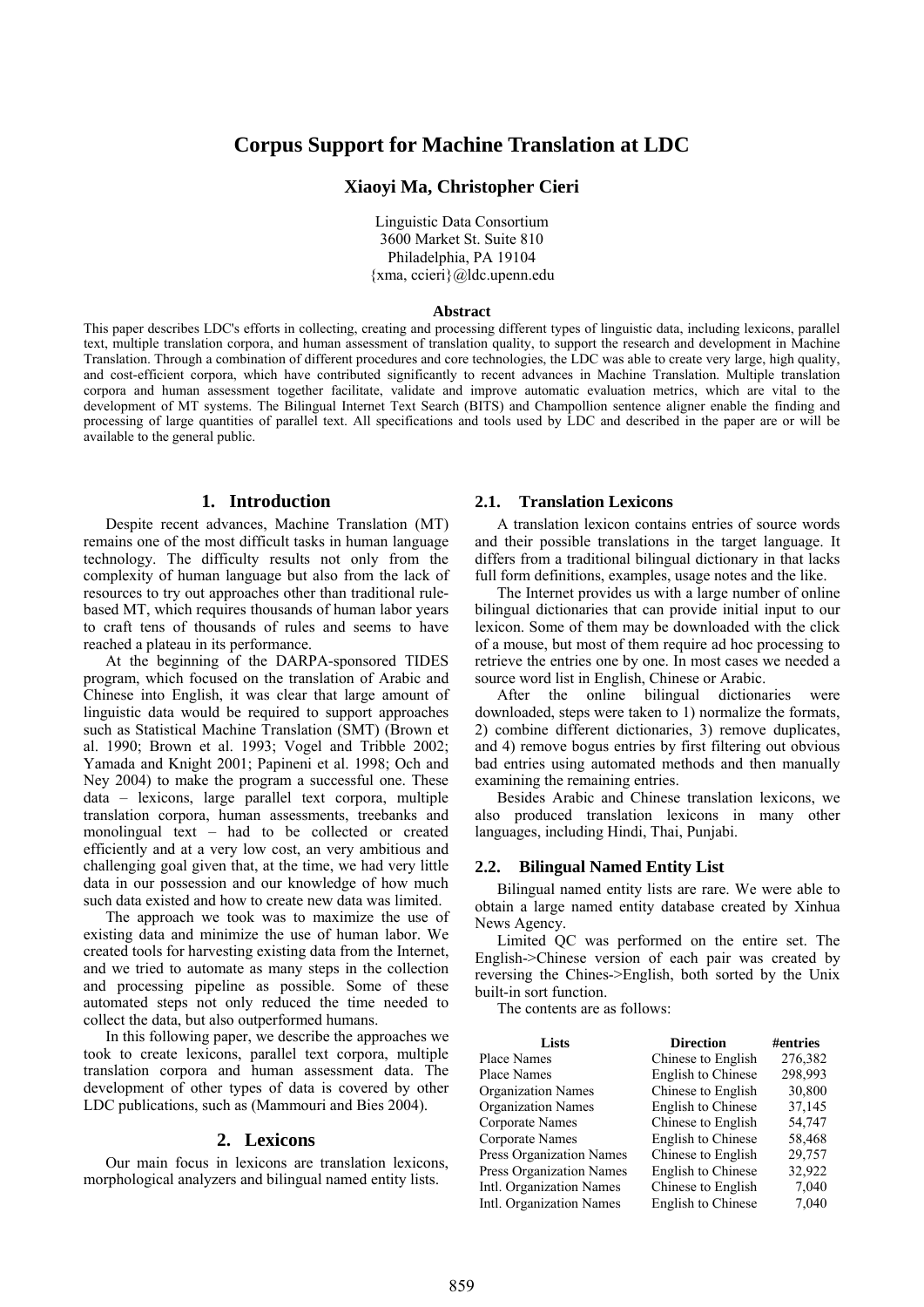We plan to compile similar Arabic – English bilingual named entity lists in the near future.

## **2.3. Buckwalter Arabic Morphological Analyzer**

The Buckwalter Arabic Morphological Analyzer is a morphological parser developed by Tim Buckwalter.

Morphotactics and morphophonemic rules were built directly into the three lexicon files for Arabic prefixes, suffixes and stems. The prefix lexicon contains all valid concatenations of prefixes. Similarly, the suffix lexicon contains all valid concatenations of suffixes. The morphophonemic rules were treated simply as orthographic variations and addressed by means of additional dictionary entries. Although an Arabic parser with "unvocalized" lexicon entries can be built and would be fully functional, short vowels and diacritics are included in the lexicons because without them. the lexicon is extremely difficult to maintain and the analysis output is also difficult to interpret.

The analyzer assumes each Arabic word contains a prefix, a stem and a suffix, in which the prefix and suffix can be empty. For each segmentation hypothesis, the analyzer checks against the corresponding lexicon to see if the word element exists. If all three word elements (prefix, stem, suffix) are found in their respective lexicons, their respective morphological categories are then used to determine whether they are compatible. A morphological analysis is valid only if all three word elements exist in their respective lexicons and the elements are compatible.

The analyzer currently contains 548 prefixes, 906 suffixes, and 78,839 stems representing 40,219 lemmas. It uses the Buckwalter Transliteration scheme internally, and it can read input in both Buckwalter Transliteration and Window CP-1256 encoding.

A sample analysis is as follows:

INPUT STRING: والغاز

```
LOOK-UP WORD: wAlgAz
```

```
 SOLUTION 1: (wa>alogAz) wa/CONJ+>alogAz/NOUN
```

```
 (GLOSS): and + mysteries/enigmas/riddles +
```

```
 SOLUTION 2: (waAlgAz) wa/CONJ+Al/DET+gAz/NOUN 
 (GLOSS): and + the + gas +
```
For a more detailed description of the Buckwalter Arabic Morphological Analyzer, please refer to (Buckwalter 2006).

## **3. Parallel Text**

Parallel text is the foundation of a number of promising MT approaches, including Statistical MT and Example Based MT. Rule Based MT also finds parallel text useful for automatic extraction of transfer rules.

We utilize a combination of approaches to collect/create parallel text:

**Collecting from known institutions**, including the United Nations, the European Union, and the government of Hong Kong Special Administration Region. This is the simplest and most rewarding means of collecting parallel text, because these institutions usually have a large and growing archive of parallel text. Our experiences show that obtaining permission for redistributing the collected data is manageable;

**Collecting from the Internet.** Though the Internet contains a tremendous amount of data and is a gold mine of parallel text, finding parallel text is not a trivial task because of the sheer size of the Internet and the language expertise required for identifying translated text. We developed a tool called the Bilingual Internet Text Search (BITS) (Ma and Liberman 1999), which scans thousands of websites per day to find parallel text of a specified language pair. BITS requires a translation lexicon, and a light stemmer for morphologically complex languages. A more detailed description of BITS follows.

**Outsourcing translation** is an approach we can employ at increased cost when insufficient parallel text is recovered through the two approaches discussed above. Although creating new translated text is very expensive and time consuming, it does have a few advantages over collected parallel text: 1) texts from any genre of our choosing can be translated; 2) the translation quality can be controlled; 3) perfect sentence alignment can be achieved by segmenting the source text prior to being translated.

Parallel text provides the maximum utility when it is sentence aligned. Although sentence alignment has been extensively studied and is considered a solved problem by many researchers, it remains a challenge in practice, especially when the parallel text was noisy, which is often the case when we are dealing with a large body of parallel text of different formats and encodings. Our research in sentence alignment produced Champollion (Ma 2006), a lexicon-based sentence aligner, which is very robust on noisy data.

## **3.1. BITS**

BITS is a tool for finding parallel text over the Internet without human intervention. The input of BITS is a list of web sites which possibly contain parallel text of the pertinent language pair. The output is parallel text aligned at document level.

The major components of BITS are:

- 1) **A Language Identifier** to identify the language in which a text is written. The language identifier is a trainable ngram-based language identifier, which requires about 50K words of monolingual text for each language it identifies. The language identifier can also identify the different encodings of the same language, for instance Windows CP1256 and UTF8 for Arabic text.
- 2) **A Webpage Retriever** to retrieve web pages recursively from remote web servers. There are several such tools available, including GNU wget and curl. BITS uses wget with a wrapper.
- 3) **A Document Aligner** to find translated files among files of the specified language pair. Researchers have experimented with URL-based alignment (matching files based on the similarity of their URLs) and markup-based alignment (matching files based on the HTML tags in files), but neither is reliable. The BITS document aligner uses a content-based matching algorithm supported by a translation lexicon. It counts the number of translated words between corresponding regions of the two texts. If the percentage of translated words exceeds a certain threshold, the two texts would be considered a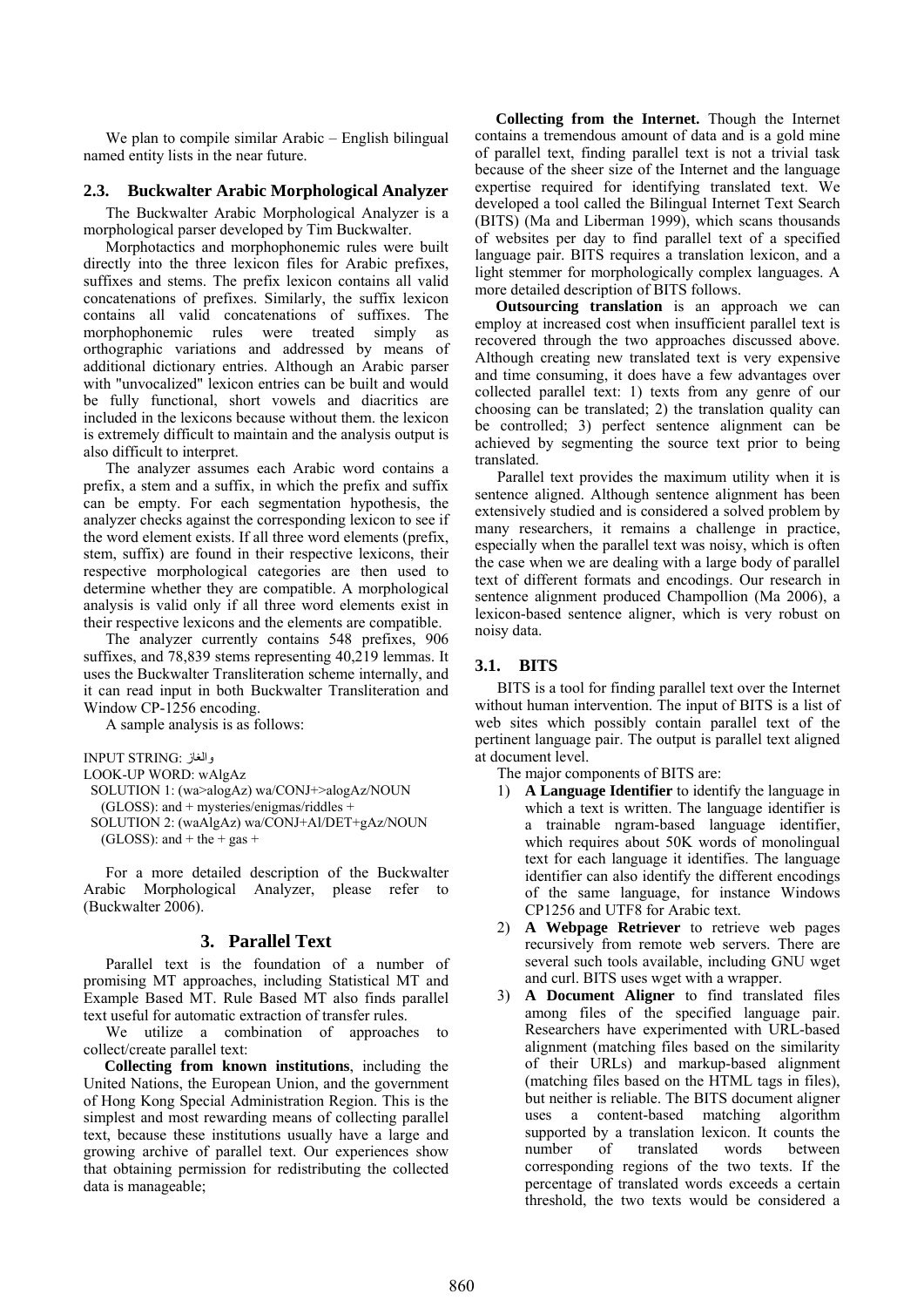match. We usually set the threshold high enough to achieve high precision. As a result, the recall would be lower, but we save the trouble of manually checking the matches. For language pairs where translated text is rare, we set the threshold low so that more matches can be identified. The false positives can be eliminated afterwards by eyeballing the harvested text.

BITS takes the following steps to process a website:

- 1) **Website Language Identification** to identify the languages of a given web site. This is done by first retrieving the top 4 to 5 levels of web pages of the website and then identifying the language of each retrieved page.
- 2) **Web Page Retrieval** to download the entire website if the languages of the website match the target language pair.
- 3) **Webpage Cleanup** to remove menu bars, tables, etc. which have negative effects on language identification, and to strip off html tags.
- 4) **Page Language Identification** to identify the language of each web page.
- 5) **Document Alignment** to find matches among the pages of the two specified languages.

BITS requires a translation lexicon of 10K entries. We were able to find translation lexicons on the Internet for all the language pairs that we were interested in.

BITS also requires a list of websites as input. There are two ways to create the list: 1) querying Domain Name Servers (DNS), for example, asking a DNS server to list all sub domains of the .in domain; 2) searching for common but distinctive words of a relevant language on commercial search engines, such as Google. Querying DNS provides a more comprehensive list of a domain, but not every DNS server allows unrestricted querying, in which case searching for common words is the only option.

BITS has been very successful locating parallel text, for example, it found over 1M words of Thai – English parallel text over a period of one week. It has failed to find large amount of Urdu – English parallel text, however, probably because there is not much available on the Internet.

### **3.2. Champollion**

Real world parallel text can be very noisy. This is especially true when it comes to processing large archives of parallel text, or parallel text harvested from the Internet. The noise can come from several sources: 1) loose translation – translators deleted or inserted sentences when translating; 2) deletion and insertion resulted from preprocessing – when processing very large archives of data in many different formats, for example, 10 years of UN data, corners have to be cut when preparing the data for sentence alignment, which will certainly lead to the deletion of some text of one language but not the other. As a comparison, the deletions and insertions account for only 1.3% in the UBS corpus (Gale and Church 1991), but more than 6.3% in a corpus we sampled from three large parallel text archives (Ma 2006).

All existing sentence aligners perform well on clean data – (Gale and Church 1991) reports 94.2% accuracy on the English – French UBS data by their pure length-based algorithm. However, their performance on noisy data is

far from satisfactory. Starting with Chinese – English, we made significant efforts towards a robust sentence alignment algorithm, which resulted in Champollion, a lexicon-based sentence aligner.

Champollion differs from other lexicon based sentence aligners in two ways. First, it assumes a noisy input, i.e. a significant percentage of non-one-to-one mappings, including deletions and insertions. Champollion considers a sentence pair a possible match only when there are lexical matches, while other approaches may consider it a match based on other information, such as length, which are often unreliable when dealing with noisy data.

Second, unlike other approaches, Champollion assigns greater weight to translated words that are less frequent in the context. For example, assuming we have the following sentence pair in a report on recent waves of violence in Iraq:

- a. Marketplace bombing kills 23 in Iraq
- b. 伊拉克 集市 爆炸 造成 23 人 死亡

The translation pair (23, 23) is much stronger evidence than (Iraq,  $\# \underline{t}$ ) that the two sentences are a match, simply because "Iraq" and "伊拉克" appear much more often than "23".

Champollion then uses dynamic programming to find the optimal alignment. It allows a 1-1, 1-0, 0-1, 1-2, 2-1, 2-2, 1-3, 3-1, 1-4 and 4-1 alignment. There is a penalty associated with alignments other than 1-1 alignment. The penalty is determined empirically. Sentences with a mismatching length are also penalized.

Experiments show that Champollion precision and recall are slightly better than other aligners on clean data, but much better than the others on noisy data.

Champollion has been used extensively at the LDC on aligning Chinese – English, Arabic – English, and Hindi – English parallel text.

Please refer to (Ma 2006) for a complete description of Champollion.

#### **3.3. Outsourcing Translation**

The specification for outsourcing translation evolved over the years as existing procedures were improved and new issues were addressed.

We employ multiple translation teams for each language. Each team is required to have at least one translator native in the source language and one native in the target language. A translation company can have more than one team, working either collaboratively or independently as the projects require. Before a translation team is hired, it is required to provide a good translation of an article of about 250 words to qualify.

The translation guidelines provide detailed instructions and examples with regard to translating proper names, speech disfluencies, factual errors, typos etc. Please refer to (LDC 2006) for the full translation guidelines.

### **3.3.1. Source Text Format**

The original text or speech transcripts the LDC creates or acquires are in many different formats, which, besides text and transcripts, also include metadata such as speaker IDs, section boundaries, turn boundaries and timestamps, etc. The LDC reformats the source text before sending it to the translators to 1) make the source files easy to read;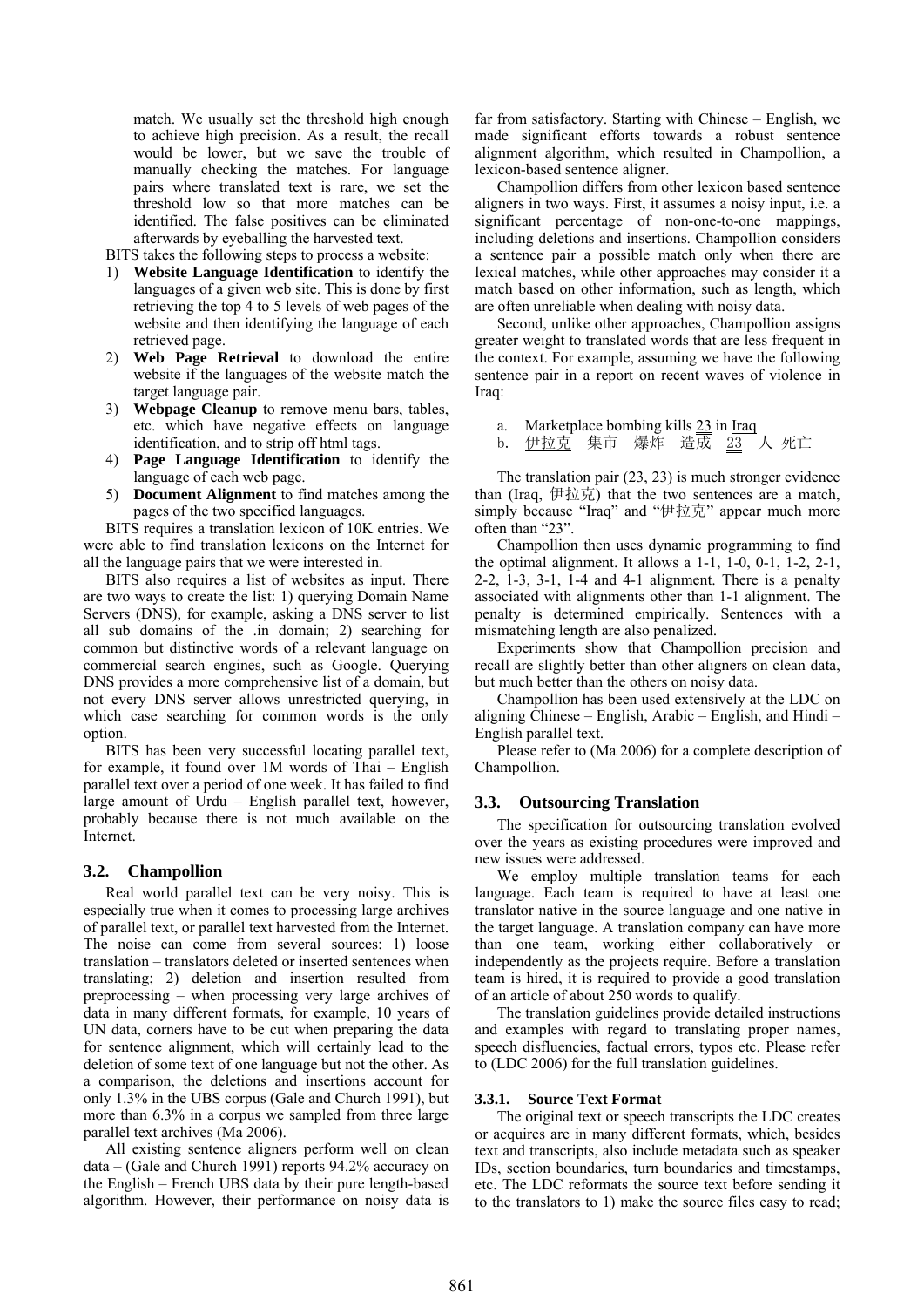2) to avoid translator's tampering with metadata; and 3) to aid automatic processing when the translation is returned to LDC.

The source text is sentence segmented before it is translated. The sentence boundaries are kept intact during translation so that the translation and the source text are perfectly sentence aligned. Each source file is formatted as such, taking Arabic speech transcripts as an example:

```
<ar=1> [speaker1] {Arabic sentence 1} 
<en=1><ar=2> [speaker1] {Arabic sentence 2} 
\epsilonen=25
<ar=3> [speaker2] {Arabic sentence 3} 
<en=3>
```
A source file contains multiple Arabic lines, each followed by an English line as the placeholder for the English translation of the Arabic sentence. Each Arabic source line contains a sentence ID, a speaker ID and the source text. The speaker IDs are for speech transcripts only; they help translators understand the conversation.

Translators are instructed not to change any part of the source file except typing in the English translation.

### **3.3.2. Quality Control**

LDC's fluent bilingual staff review every delivery. The translation teams are not paid until the translation passes quality control.

For each delivery, we randomly select a subset of the documents, and choose 5 consecutive segments from any part of the files, until the total number of words adds up to about 1,200. The selected sample will then be graded using the system described below.

| Error                                        | Deduction                                                  |
|----------------------------------------------|------------------------------------------------------------|
| Syntactic                                    | 4 points                                                   |
| Lexical                                      | 2 points                                                   |
| Poor English usage                           | point                                                      |
| Significant spelling or<br>punctuation error | point<br>$\frac{1}{2}$<br>(to<br>a<br>maximum of 5 points) |

For each error found, the corresponding number of points will be deducted. If more than 40 points are deducted from the 1200-word sample, the translation will be considered unacceptable and the whole delivery will be sent back to the translation team for improvement.

Several commercial translation agencies have failed the QC in the past a few years. They either found ways to improve their translation quality, or they were dropped from our vendor list.

In general, we have seen a significant improvement in translation quality since the QC procedure was put into place. The work load for quality control was significant at the beginning, dying down gradually as teams made adjustments to meet our standard of translation quality.

## **4. Multiple Translation Corpora**

Human evaluation of machine translation quality is expensive, time consuming and involves human labor which cannot be reused. Relying only on human assessment would stunt growth in MT because researchers and developers need to monitor the effect of the daily changes they make to their systems so as to weed out the bad ideas from the good ones.

Automatic evaluation metrics have been extensively studied in recent years. Most metrics that are being used are based on IBM-invented BLEU metric (Papineni et al. 2002), which scores MT output by calculating its ngram matches against multiple human translations – that is, translations of the same text by multiple professional translators who work independently. BLEU relies on multiple translations to model the variation among human translators.

We create multiple translation corpora to support the development and evaluation of MT systems. These corpora are being used to develop better automatic evaluation metrics as well.

We use the best teams to produce multiple translation corpora. The teams are instructed to work independently. The names or pseudonyms of the translators, their qualifications, the translation aid they use, if any, and the procedure of their translations are carefully documented.

We use the same quality control procedure described in section 3.3.2 to ensure the quality of the multiple translation corpora.

## **5. Human Assessment**

We conduct human assessment to evaluate the performance of MT systems in comparison with human translation teams and commercially available translation systems, and to see how well automatic evaluation metrics track human judgments.

The human assessment specifications were based on the 1993 DARPA MT human assessment specifications in which translations are evaluated on the basis of adequacy and fluency. Adequacy refers to the degree to which the translation communicates information present in the original or in a best of breed translation that serves as a proxy to the original. Fluency refers to the degree to which the translation is well-formed according to the grammar of the target language.

A team of human judges provide multiple (a minimum of two) assessments of adequacy and fluency for each sampled segment of each translation of each story. For "adequacy" assessments, judges compare each segment to a gold standard. A bilingual linguist chooses the best of the human translations to serve as the gold-standard. Fluency is assessed with respect to the grammar of Standard Written English and requires no comparison. Judges view each translated sentence only once, giving fluency and adequacy assessments in a single pass. Assessment is timed and judges are strongly encouraged to work as quickly as comfortably possible.

For each translation of each segment of each selected story, judges make the fluency judgment before the adequacy judgment.

### **5.1. Fluency Assessment**

A fluent segment is one that is grammatically well formed; contains correct spellings; adheres to the common use of terms, titles and names; is intuitively acceptable; and can be sensibly interpreted by a native speaker of English. A fluency judgment is one of the following: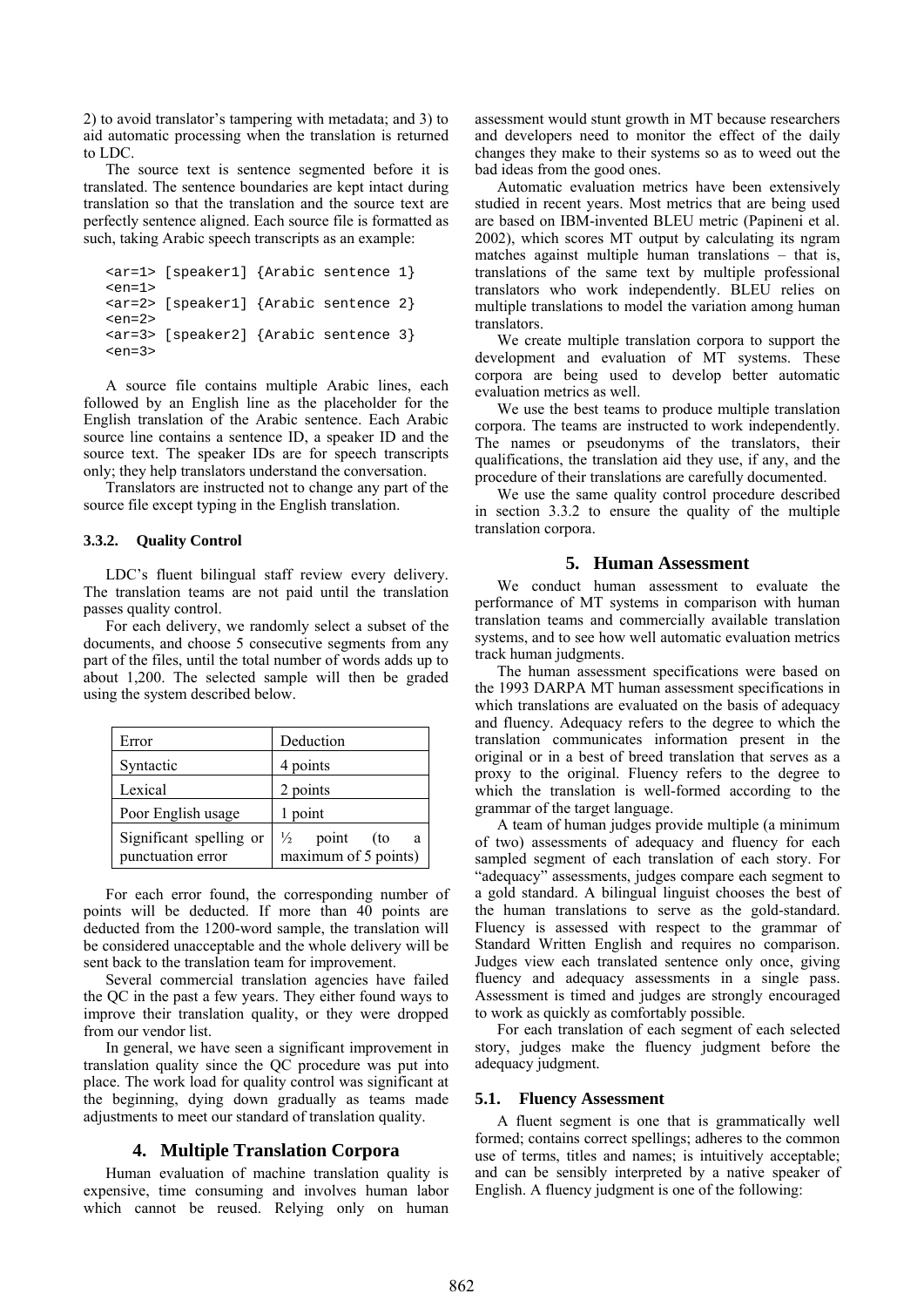|   | How do you judge the fluency of this<br>translation?<br>It is: |
|---|----------------------------------------------------------------|
| ↰ | Flawless English                                               |
|   | Good English                                                   |
| 3 | Non-native English                                             |
| າ | Disfluent English                                              |
|   | Incomprehensible                                               |

## **5.2. Adequacy Assessment**

Having made the fluency judgment for a translation of a segment, the judge is presented with the "gold-standard" translation. Comparing the target translation against the gold-standard, judges determine whether the translation is adequate. Adequacy refers to the degree to which information present in the original is also communicated in the translation. Thus, for adequacy judgments, the goldstandard will serve as a proxy for the original sourcelanguage text. An adequacy judgment is one of the following:

|               | How much of the meaning<br>expressed in the gold-standard translation<br>is also expressed in the target translation? |
|---------------|-----------------------------------------------------------------------------------------------------------------------|
|               | A11                                                                                                                   |
|               | Most                                                                                                                  |
| $\mathcal{E}$ | Much                                                                                                                  |
| $\mathcal{D}$ | Little                                                                                                                |
|               | None                                                                                                                  |

Where English translations retain source words or characters from the original news stories, judges are instructed to give a score between "1: None" and "4: Most" depending upon the degree to which the untranslated words or characters, among the other factors, affect the adequacy of the translation.

### **5.3. Assessment System**

The "assessment system" is defined here as the collection of utilities, computer programs, and graphical user interfaces that prepare the output of the human translation teams for assessment, assign translation to individual human judges, display segments of the translations, collect human judgments on them, and output the human judgments in the output format specific above.

The assessment system distributes translations of the original news stories across judges such that each judge reviews a roughly equal number of translations and such that two independent judges assess each translation of each story. The assessment system presents segments within a story in their naturally occurring order but otherwise provides all translation of all stories in random order. The assessment system ensures that stories and translations of stories are distributed randomly across judges. Specifically, except as may occur in a random sampling, the assessment system does not assign any one judge a disproportionate percentage of either translations of one original story or of translation by a single translator.

The assessment system's GUI presents all segments of a selected translation in the order in which the segments appeared in the original news story. For each selection, the GUI first presents the segment alone and acquires a fluency judgment. The interface then displays the corresponding gold-standard segment and acquires an adequacy judgment before progressing to the next segment. The GUI does not display the gold-standard segment while the judge is making the fluency assessment.

Please refer to (LDC 2005) for a complete human assessment specification.



Figure 1: Interface for fluency judgment

| Judge: | damiller                                                                                                                                                                                                          | Sustem: | tb1       | File:           |                   | ZBN19981203_0062.sgn Segment: |      |
|--------|-------------------------------------------------------------------------------------------------------------------------------------------------------------------------------------------------------------------|---------|-----------|-----------------|-------------------|-------------------------------|------|
|        | China trails only the United States in the number of people with Internet<br>access at home, with more than 56 million people able to connect from their<br>residences, according to a report released on Monday. |         |           |                 |                   |                               |      |
|        | China trails only the United States in the number of people with Internet                                                                                                                                         |         |           |                 |                   |                               |      |
|        | access at home, with more than 56 million people able to connect from their<br>residences, according to a report released on Monday.                                                                              |         |           |                 |                   |                               |      |
|        | <b>Fluency</b>                                                                                                                                                                                                    |         |           | <b>Adequacy</b> |                   | Comment:                      |      |
|        | 5) Flawless English                                                                                                                                                                                               |         | 5) All    |                 | (F)<br><b>493</b> |                               |      |
|        | 4) Good English                                                                                                                                                                                                   |         | 4) Most   |                 |                   |                               |      |
|        | 3) Non-native English                                                                                                                                                                                             |         | 3) Much   |                 |                   |                               |      |
|        | 2) Disfluent English                                                                                                                                                                                              |         | 2) Little |                 |                   | SUBMIT                        | EXIT |

Figure 2: Interface for adequacy judgment

### **6. Achievements**

During TIDES, we created 3 lexicons, 11 parallel text corpora, and 10 multiple translation corpora. Beginning with nothing, we created 210 million words of Chinese – English parallel text and 110 million words of Arabic – English parallel text. Most of these are already available to general public, the remainder is in our publication pipeline.

The tools we developed are being used extensively by LDC projects, such as GALE and Less Commonly Taught Languages, and by other institutions as well.

The following is a list of publish corpora at LDC:

Chinese-English Translation Lexicon Version 3.0